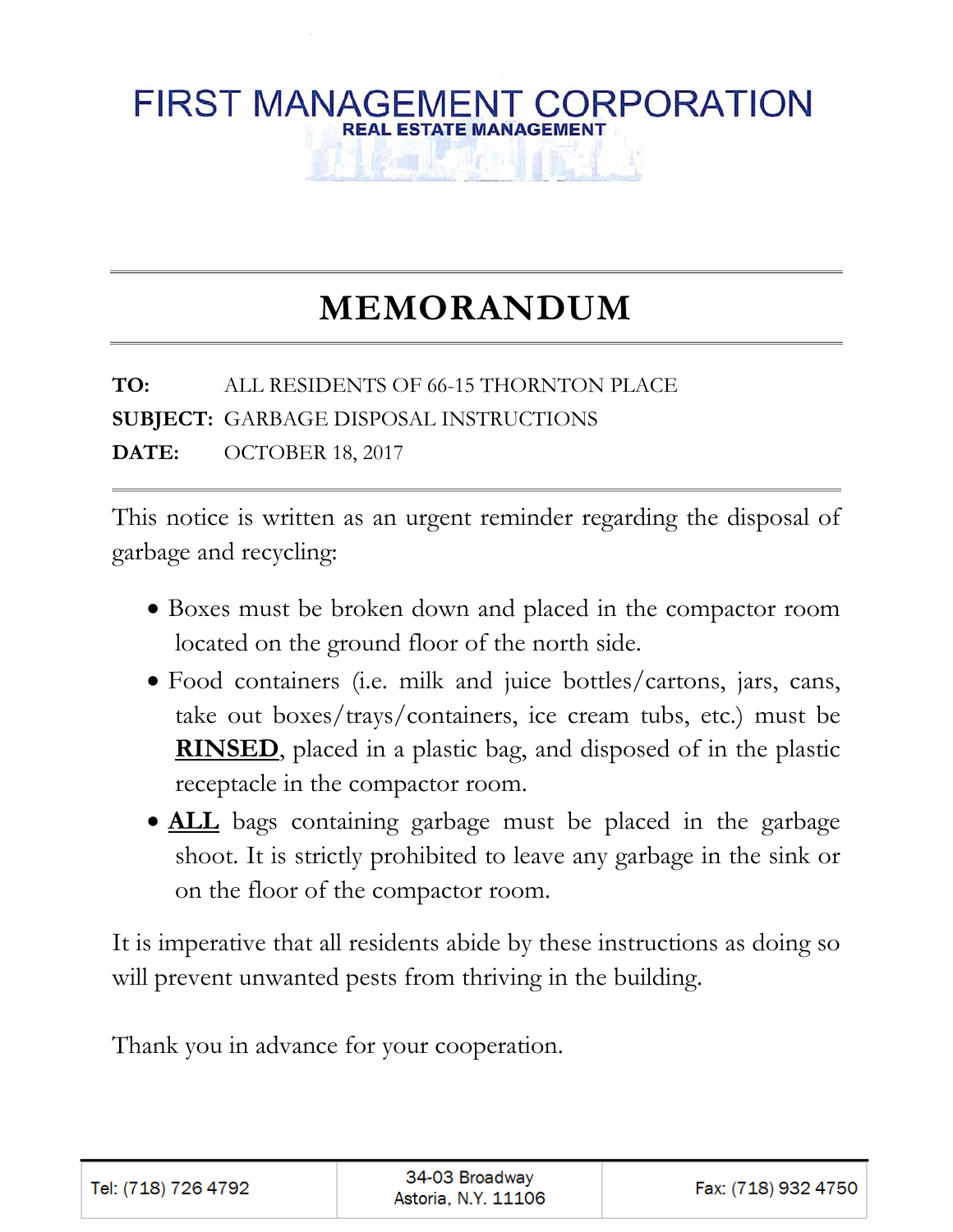### **HOUSE RULES**

In addition to the provisions of the 6615 Equities, Inc. By-laws, the following House Rules and Regulations, along with any additional rules and regulations as may hereafter be adopted by the Board of Directors, shall govern the use of the units and the conduct of all residents thereof:

#### **1. ACCESS TO PROPERTY**

- 1.1 The common elements shall not be obstructed, littered, or misused in any manner.
- 1.2 All public doors, including the front, side, and garage doors shall be closed and locked at all times.
- 1.3 Shareholders/Residents are not permitted to use premises in any manner which would be illegal, disturbing, or a nuisance to other residents, or in such a way as to be injurious to the reputation of the co-operative.
- 1.4 The members of the Board of Directors, Managing Agent, or the Superintendent may enter any room at any reasonable hour of the day, on at least one day's prior notice to the resident, for the purpose of inspecting said unit. Immediate access must be permitted in case of emergency.
- 1.5 Every shareholder/resident is liable for any and all damages caused by them to the common areas and/or of the property of the cooperative.
- 1.6 No public hall be decorated or furnished by any Lessee in any manner without the prior written consent of the Board of Directors. Additionally, no floor mats, boots of any kind, umbrellas, etc. may be placed in the public hallway.
- 1.7 Unauthorized persons are not permitted on the roof of the building.
- 1.8 No vehicle belonging to a shareholder or to a member of the family or guest, subtenants, or employee of a tenant shall be parked in such manner as to impeded or prevent ready access to the entrance of the garage by another vehicle.
- 1.9 All shareholders will abide by all arrangements made by the Corporation with regard to the garage and the driveways thereto.

#### **2. NOISE**

- 2.1 No resident shall have his or her children play in the hallway, lobby or any other common area.
- 2.2 No resident shall make or permit any disturbing noise in his unit or play any musical instruments, turn on radio, TV, audio equipment, etc., loudly between 11:00 p.m.to 8:00 a.m.
- 2.3 Unless expressly authorized by the Board of Directors, the floors of each apartment must be covered with rugs, carpeting with 1  $\frac{1}{2}$  inch padding. A minimum of 80% of the floor area of each room must be covered except for the kitchen, bathroom, closets.

#### **3. DEFACEMENT OF PROPERTY**

- 3.1 A resident may not make any alteration to the interior of the unit or any part of the common elements without the written consent of the Managing Agent. Consent may be requested, in writing, through the Managing Agent.
- 3.2 No satellite dishes are permitted to be attached to or hung from the exterior of the unit or on the roof.
- 3.3 Clothes and other articles shall not be hung, dried, or aired on the roof, terrace, balcony, or windows.
- 3.4 No sign, notice, or advertisement shall be inscribed or exposed on or at any window or other part of the building unless otherwise approved by the Corporation or the Managing agent.
- 3.5 The use of any type of grill is not permitted on the balcony or fire escapes.
- 3.6 Terraces shall be maintained in a neat and presentable manner as not to distract from the appearance of the building.
- 3.7 No terrace shall be enclosed without prior written permission from the Corporation.
- 3.8 Brickwork, concrete, doors, or ironworks may not be painted, decorated, or altered in any manner.
- 3.9 No tenant shall install any planting on the terrace or balcony without prior permission from the Corporation.
- 3.10 Terrace floors are not permitted to be covered by rugs or any material. Damages caused by a resident not following these directions will lead to a fine and responsibility for payment of damages.
- 3.11 66-15 Thornton Place is a smoke-free building. No smoking of tobacco or any other substances, including cigarettes, cigars, pipes," vaping", or other method of smoking tobacco, tobacco products or any other substances is permitted either within the apartments or in any of the common areas of the Building and the property, it being the intention that Building be a smoke-free premises, or disposing of cigarettes in common areas. **Violations will be subject to fines and/or legal consequences.**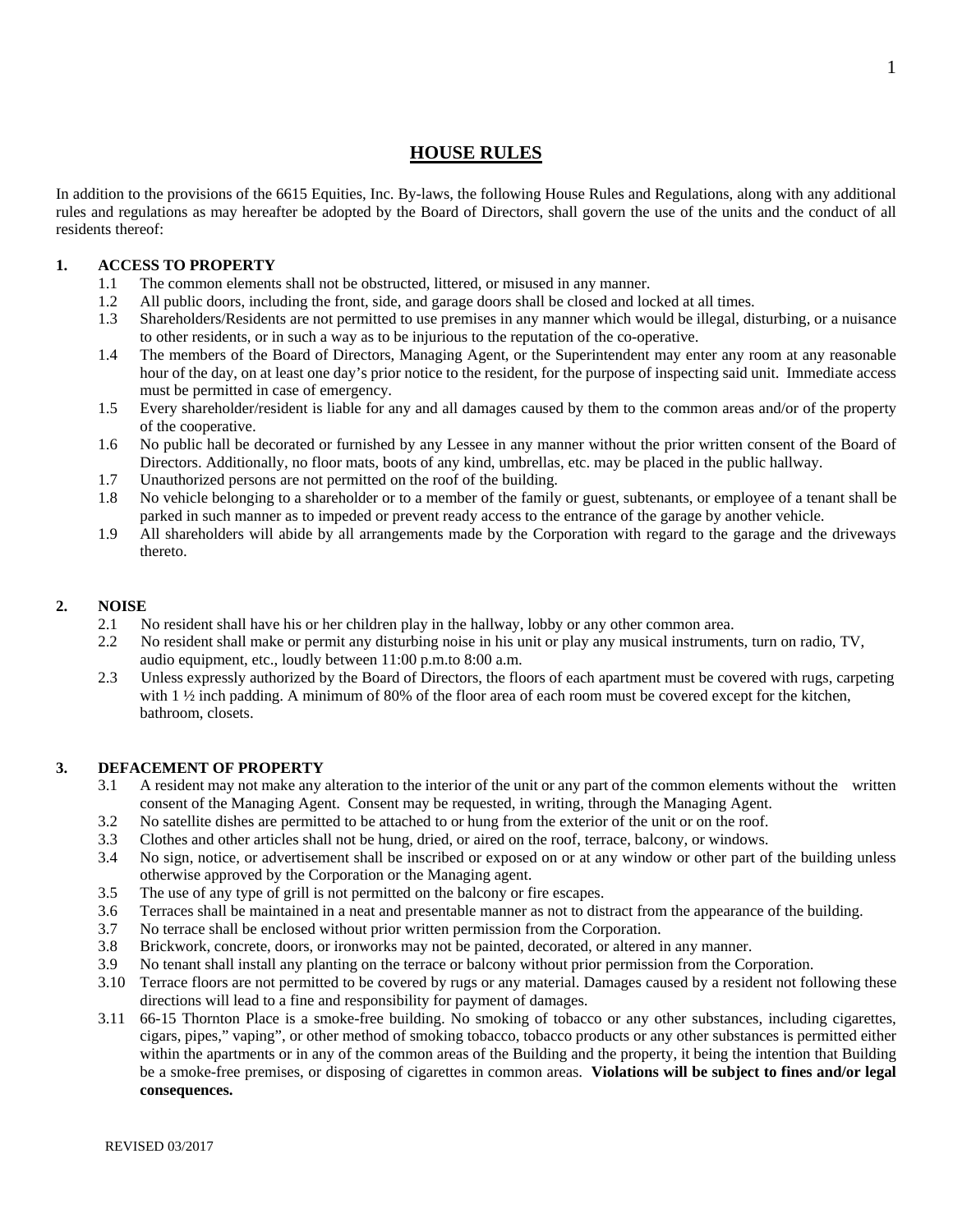#### **4. SUBLEASE/SALES**

- 4.1 Sales and subleases are subject to the approval of the Board of Directors.
- 4.2 For subleases, the cooperative has a yearly sublease fee equivalent to one month of maintenance.
- 4.3 All subleases must be for minimum and maximum of one year and must be approved by the Board. The Board must also be advised when there is a change or additional tenant during the term of a sublease. All tenants must comply with the House Rules and the named tenant on the sublease will be held responsible for any violations. **Violations will be subject to fines and/or legal consequences.**
- 4.4 Open houses are not permitted. No group tour or exhibition of any apartment or its contents shall be conducted, nor shall any auction sale beheld in any apartment without the consent of the Corporation or the Managing Agent.

#### **5. MOVE IN OR OUT**

- 5.1 Moving is permitted only on Monday through Friday between the hours of 9:00 a.m. to 5:00 p.m.
- 5.2 Trunks, heavy baggage, and furniture as well as tricycles, bicycles, scooters or similar vehicles must be taken in or out of the building through the side entrances.
- 5.3 The superintendent and the Managing Agent must be notified in writing seven (7) days in advance of each move in/move out, and a **\$1,000.00 deposit** made payable to 6615 Equities Inc. must be submitted to the Managing Agent prior to the move date. It is required that a resident hire professional movers who must submit their Certificate of Insurance. After it has been confirmed that no damages were caused to the common areas of the building and there was no violation to the move procedure, the deposit will be returned. A \$1,000 fine will be imposed for all illegal move-in, move-outs.

#### **6. RENOVATIONS/ CONSTRUCTION**

- 6.1 All renovation requests must be approved by the Board and include proper documentation, e.g., insurances and scope of work. Details may be obtained from the Managing Agent. **Violations are subject to a fine.**
- 6.2 No construction or repair work or other installations involving noise shall be conducted in any apartment, except on weekdays (not including legal holidays) and only between the hours of 8:30 am and 5:00 pm, unless approved by the Corporation of the Managing Agent.

#### **7. FIRE PROTECTION**

- 7.1 Fire safety plans and notices are to be posted to the inside of apartment doors as required by law.
- 7.2 Smoke detectors and Carbon Monoxide Detectors in apartments are required by law and should be checked periodically. If you hear constant beeps, the battery inside the smoke detector is weak and needs to be replaced.

#### **8. GARBAGE DISPOSAL**

- 8.1 Please drop only bagged garbage in the garbage chutes located in the compactor rooms.
- 8.2 The shareholder/resident will be fined for any garbage left on the floor of the compactor room or hallway. **Violations will be subject to a fine.**
- 8.3 Do not leave any furniture or large items in the hallway. Residents are responsible to move such items to the main compactor room located in the lobby floor of the building. If a resident needs help in discarding larger items, they should see the building's Superintendent or the porter.
- 8.4 All Residents must also comply with NYC Department of Sanitation rules pertaining to disposal of garbage and recycling. **Violations will be subject to a fine**.
- 8.5 Under no circumstances should carpet sweepings containing naphthalene, camphor balls or flakes, floor scrapings, plastic wrappings or covers, oil soaked rags, empty paint or aerosol cans or any other inflammable, explosive, highly combustible or noxious substances or lighted cigarettes or cigar stubs be thrown into the garbage compactor chute.
- 8.6 Vacuum cleaner bags must never be emptied into the garbage compactor chute. Such dust, dirt, etc. should be wrapped in a securely tied bag or package and then be placed through the garbage compactor chute.
- 8.7 Debris should be completely drip-free before it leaves the apartment and carried to the compactor closet in a careful manner and in a drip-proof container, then placed into the hopper panel so it will drop into the flue for disposal.